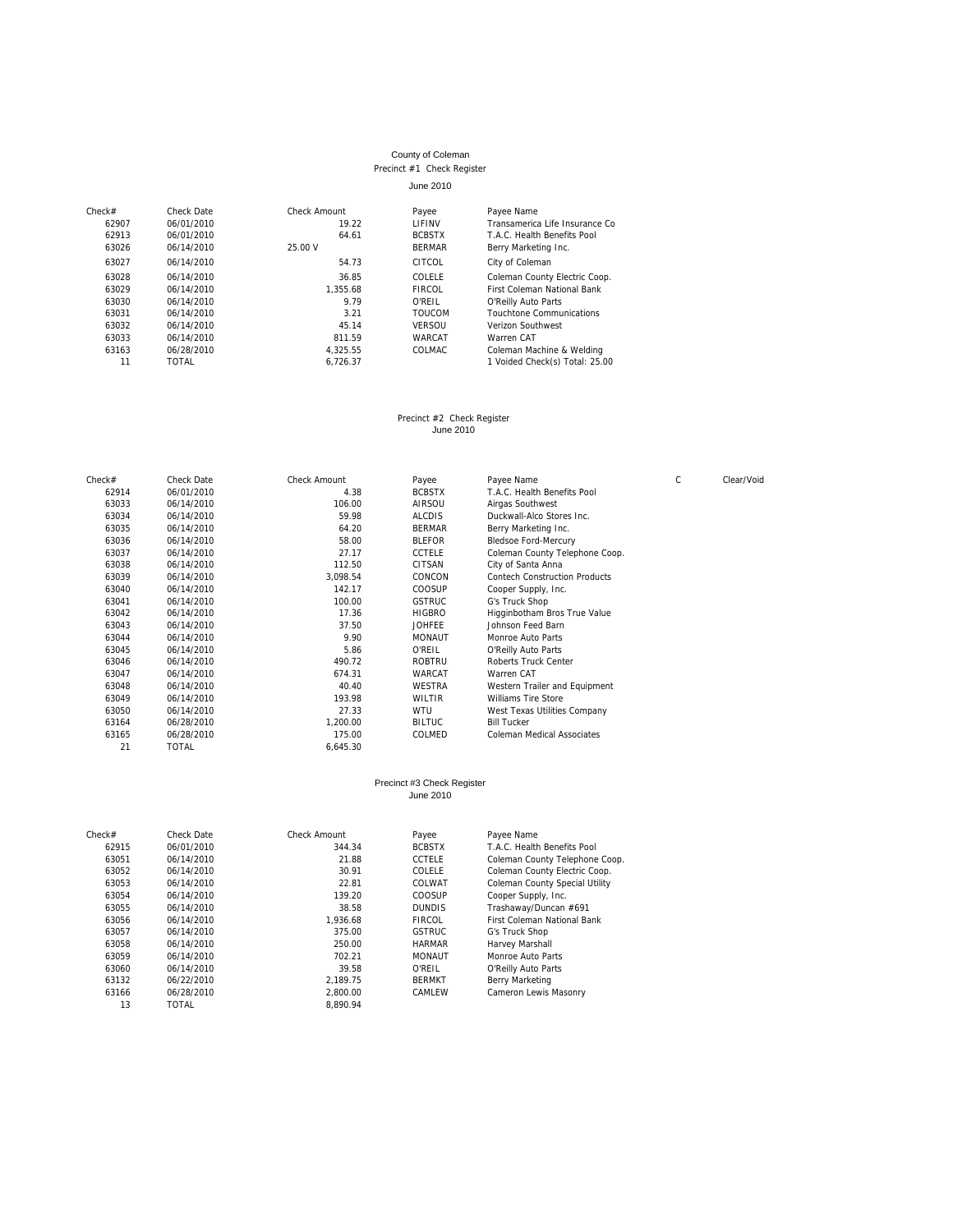### Precinct #4 Check Register June 2010

| Check# | Check Date   | Check Amount | Payee         | Payee Name                            |
|--------|--------------|--------------|---------------|---------------------------------------|
| 62901  | 06/01/2010   | 110.36       | <b>GUARDI</b> | Guardian Life Insurance Compan        |
| 62916  | 06/01/2010   | 170.16       | <b>BCBSTX</b> | T.A.C. Health Benefits Pool           |
| 62966  | 06/09/2010   | 695.39       | <b>BERMKT</b> | Berry Marketing                       |
| 63061  | 06/14/2010   | 70.35        | <b>ALLWAS</b> | <b>Allied Waste Services</b>          |
| 63062  | 06/14/2010   | 2.032.58     | B&WTRA        | B & W Trailer & Machine Co. Inc.      |
| 63063  | 06/14/2010   | 38.33        | COLELE        | Coleman County Electric Coop.         |
| 63064  | 06/14/2010   | 22.81        | COLWAT        | <b>Coleman County Special Utility</b> |
| 63065  | 06/14/2010   | 274.01       | COOSUP        | Cooper Supply, Inc.                   |
| 63066  | 06/14/2010   | 33.92        | <b>JOHIMP</b> | Johnson Implement Company             |
| 63067  | 06/14/2010   | 819.07       | <b>KIRSMI</b> | Kirby-Smith Machinery, Inc.           |
| 63068  | 06/14/2010   | 206.66       | <b>MIDAME</b> | Mid-American Research Chemical        |
| 63069  | 06/14/2010   | 690.68       | <b>MONAUT</b> | Monroe Auto Parts                     |
| 63070  | 06/14/2010   | 5.16         | <b>TOUCOM</b> | <b>Touchtone Communications</b>       |
| 63071  | 06/14/2010   | 41.28        | <b>VERSOU</b> | Verizon Southwest                     |
| 63072  | 06/14/2010   | 300.35       | WII TIR       | Williams Tire Store                   |
| 63073  | 06/14/2010   | 438.00       | YELMAC        | Yellowhouse Machinery Co.             |
| 63077  | 06/14/2010   | 1,243.85     | <b>BERMKT</b> | Berry Marketing                       |
| 17     | <b>TOTAL</b> | 7.192.96     |               |                                       |
|        |              |              |               |                                       |

# General Road & Bridge Check Register June 2010

| M.<br>۰. | $\sim$ | $\sim$ | <b>UUILU LUIU</b><br>$\sim$ | $\sim$ |  |
|----------|--------|--------|-----------------------------|--------|--|
|          |        |        |                             |        |  |
|          |        |        |                             |        |  |

| Check# | Check Date | Check Amount | Payee          | Payee Name                     |
|--------|------------|--------------|----------------|--------------------------------|
| 62899  | 06/01/2010 | 36.99        | GUARDI         | Guardian Life Insurance Compan |
| 62903  | 06/01/2010 | 192.00       | <b>LISTBL</b>  | Blue Cross Blue Shield of Texa |
| 62905  | 06/01/2010 | 31.90        | <b>TRAI IF</b> | Conseco Senior Health Ins. Co. |
| 62912  | 06/01/2010 | 7.662.95     | <b>BCBSTX</b>  | T.A.C. Health Benefits Pool    |
| 63022  | 06/14/2010 | 35.00        | <b>BABWEL</b>  | <b>Baber Welding</b>           |
| 63023  | 06/14/2010 | 3.000.00     | CENCOL         | Central Colorado SWCD No. 550  |
| 63024  | 06/14/2010 | 133.20       | <b>JOHIMP</b>  | Johnson Implement Company      |
| 63025  | 06/14/2010 | 88.00        | <b>RFFSAF</b>  | Reeves Safety Consultants      |
| 63026  | 06/14/2010 | 514.82       | WII TIR        | Williams Tire Store            |
| 63162  | 06/28/2010 | 211.54       | CNHCAP         | CNH Capital                    |
| 10     | TOTAI      | 11.906.40    |                |                                |

## General Fund Check Register June 2010

| Check# | Check Date | <b>Check Amount</b> | Payee         | Payee Name                        | $\mathsf{C}$ | Clear/Void |
|--------|------------|---------------------|---------------|-----------------------------------|--------------|------------|
| 62898  | 06/01/2010 | 684.04              | <b>GUARDI</b> | Guardian Life Insurance Compan    |              |            |
| 62902  | 06/01/2010 | 468.00              | <b>LISTBL</b> | Blue Cross Blue Shield of Texa    |              |            |
| 62904  | 06/01/2010 | 145.75              | TRALIF        | Conseco Senior Health Ins. Co.    |              |            |
| 62906  | 06/01/2010 | 336.69              | LIFINV        | Transamerica Life Insurance Co    |              |            |
| 62908  | 06/01/2010 | 129.75              | CONSEC        | Conseco Health Insurance Co.      |              |            |
| 62909  | 06/01/2010 | 12,149.90           | <b>BCBSTX</b> | T.A.C. Health Benefits Pool       |              |            |
| 62976  | 06/14/2010 | 176.35              | <b>BLEFOR</b> | <b>Bledsoe Ford-Mercury</b>       |              |            |
| 62977  | 06/14/2010 | 24.30               | CHEVRO        | Chevron and Texaco Card Servic    |              |            |
| 62978  | 06/14/2010 | 38.85               | CHR&DE        | Coleman Chronicle & DV            |              |            |
| 62979  | 06/14/2010 | 414.18              | <b>CHRBUR</b> | <b>Christin Burris</b>            |              |            |
| 62980  | 06/14/2010 | 2.692.47            | CITCOL        | City of Coleman                   |              |            |
| 62981  | 06/14/2010 | 325.00              | <b>CMCDON</b> | <b>Charles McDonald</b>           |              |            |
| 62982  | 06/14/2010 | 28.805.47           | COCTAX        | Coleman County Tax Appraisal      |              |            |
| 62983  | 06/14/2010 | 416.66              | COMCOR        | District Adult Probation Depar    |              |            |
| 62984  | 06/14/2010 | 59.00               | COTECO        | Coleman Co. Telecommunications    |              |            |
| 62985  | 06/14/2010 | 1,073.95            | <b>DCONTR</b> | Door Control Services             |              |            |
| 62986  | 06/14/2010 | 410.00              | <b>EJUSOL</b> | <b>EJustice Solutions LLC</b>     |              |            |
| 63011  | 06/14/2010 | 2,200.00            | <b>TEXWIL</b> | Texas Wildlife Damage Mgnt Fd.    |              |            |
| 63012  | 06/14/2010 | 350.00              | <b>TODSTE</b> | <b>Todd Steele</b>                |              |            |
| 63013  | 06/14/2010 | 804.23              | <b>TOSBUS</b> | <b>Toshiba Business Solutions</b> |              |            |
| 63014  | 06/14/2010 | 186.20              | <b>TOSFIN</b> | <b>Toshiba Financial Services</b> |              |            |
| 63015  | 06/14/2010 | 160.00              | UNIELE        | United Elevator Service Inc.      |              |            |
| 63016  | 06/14/2010 | 199.01              | <b>VERSOU</b> | Verizon Southwest                 |              |            |
| 63017  | 06/14/2010 | 1,440.00            | <b>VICTCA</b> | Victoria Carter                   |              |            |
| 63018  | 06/14/2010 | 42.75               | <b>WADTUR</b> | Wade Turner                       |              |            |
| 63019  | 06/14/2010 | 118.00              | WELFAR        | Wells Fargo Financial Leasing     |              |            |
| 63020  | 06/14/2010 | 332.26              | <b>WESTEX</b> | West Texas Fire Extinguisher,     |              |            |
| 63021  | 06/14/2010 | 50.94               | <b>WILTIR</b> | <b>Williams Tire Store</b>        |              |            |
| 63075  | 06/14/2010 | 229.45 V            | <b>BEAGRA</b> | Bear Graphics, Inc.               | V            | 06/14/2010 |
| 63078  | 06/14/2010 | 318.00              | <b>CHRBUR</b> | <b>Christin Burris</b>            |              |            |
| 63079  | 06/15/2010 | 117.48              | <b>TOUCOM</b> | <b>Touchtone Communications</b>   |              |            |